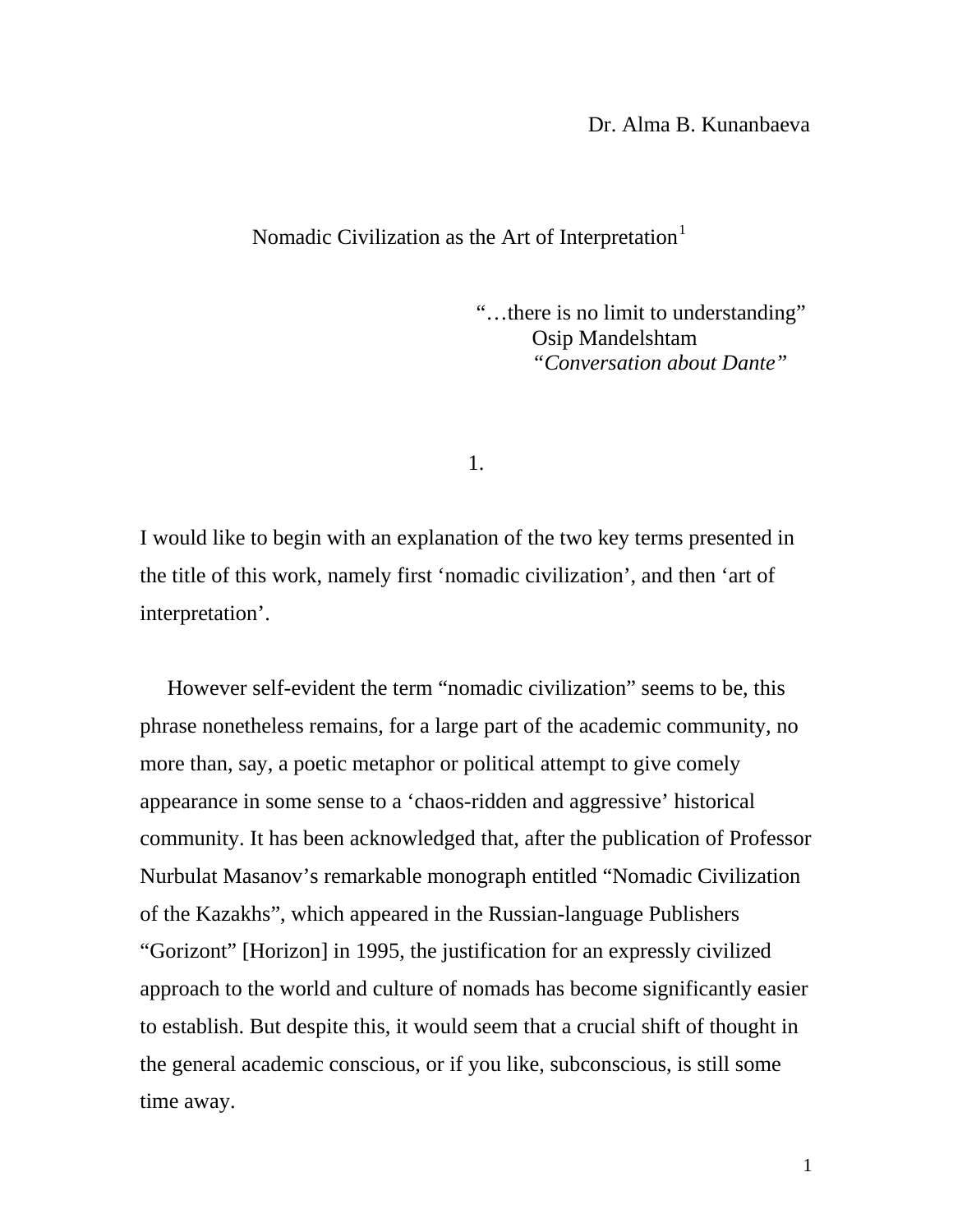The subject matter presented here is not limited to the interrelations between Russia and the nomads of Central Asia. The tragic history of the last half-century – a history of forced assimilation of nomadic culture – has been brought to light in great detail in the scientific literature, so much so that I do not feel the need to dwell on it here today.

 Russia's policy of colonization looks like one particular variant of other more common oppositions: West-East, Europe-Asia, field-steppe. The historical and political principles of these dichotomies are fully apparent. But the problem of defining the expanse of the nomadic world is not restricted by these named oppositions. There is also a second vector of research, which is of no less importance, namely, the ability of the nomadic peoples of Inner Asia to determine their own cultural ecumene in relation to other neighboring civilizations, such as China, Persia, or India. This latter topic's relation to the present-day has become acutely apparent in light of the most recent discussions concerning the post-Soviet map of the Eurasian continent – discussions that in a new way connect the geography of *Eurasia*, *Inner Eurasia*, *Inner Asia*, or *Central Asia* (or any one of its incarnations) with the methodology of the humanitarian sciences.

 Such terms, and those connected with them, possess various historical connotations, among which one such is the opposition based on political and cultural geography, such as Iran-Turan. This opposition lies along the axis of settled vs. nomadic civilizations. The historical fact that several of the nomadic groups of this region – the Scythians, the Saka, and the Massagetae for example, were of Caucasoid heritage and spoke Indo-Aryan languages, as well as the further Turkification of these populations raises discussion on the question of the evolutionary continuum of the nomadic world's civilizational and cultural development.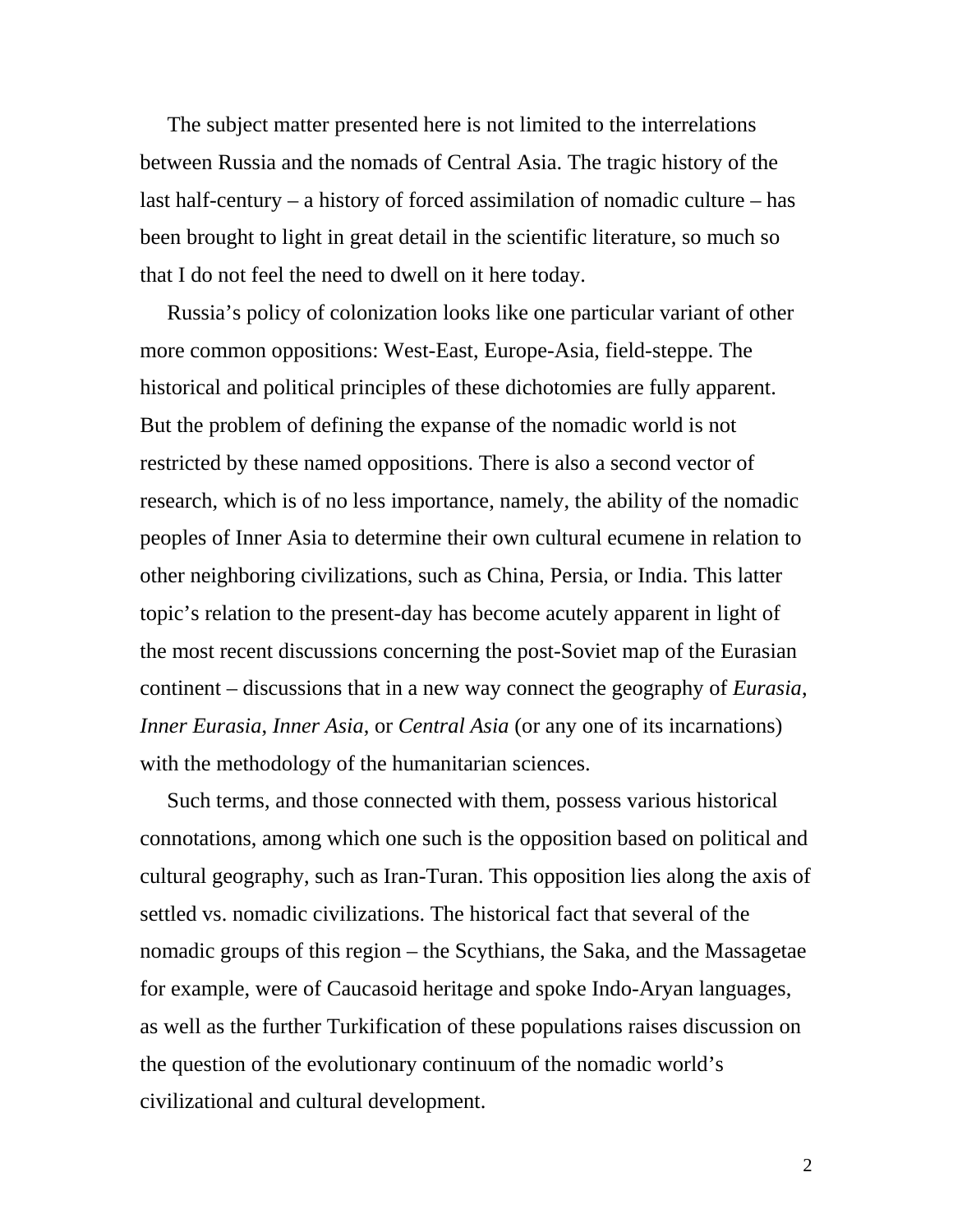In light of this discussion, one of the most fascinating publications to come out in recent years is "Tsentralnaja Azija: opyt istorii dukha" [Central Asia: a History of Spirit], by the Russian scholars Sharif and Rustam Shukurov. The book, which was first put out in French in 1994 by Syros publishers, later appeared in 1996 in Russian through Panorama publishers. Intense and passionate, this book, which was written with all the pain and bitterness so well known to victims of the Soviet regime, is primarily devoted to the conflict arising from the confrontation between Turkic and Persian civilizations. The authors maintain that 'conflict is possible even among peoples of the same religious community. The reason for such conflict lies in the values of the ethno-cultural plan' (p. 5). The enthusiasm for the revival of Tajik culture is connected with a whole host of controversial overstatements, according to the authors, and in this they are not alone. In post-Soviet publications of the last decade there has arisen an almost unique genre of polemic distortions. However, if this book had been written from the primitive perspective of 'us' (one of the selected nations) vs. 'them' (our enemies), it would not have been worth even mentioning here. My attention was attracted by the fundamental posing of the question. In examining the history of Central Asia, the authors shed light upon the great Persian civilization and divide all Iranians into either Western (Iran proper) or Eastern (Turan). Iran and Turan, these, *aristocrats of spirit*, as the authors call them, appear as if they are competing in a joust. The Shukurovs date the start of the flourishing Persian Empire's collapse with the appearance of the first Turk in this territory. Beginning in the eleventh century in Eurasia the huge and hideous mass of the Turkic world forms, according to the formulations of the authors 'a world with another relationship towards existence, a different mentality', -- 'an aggressive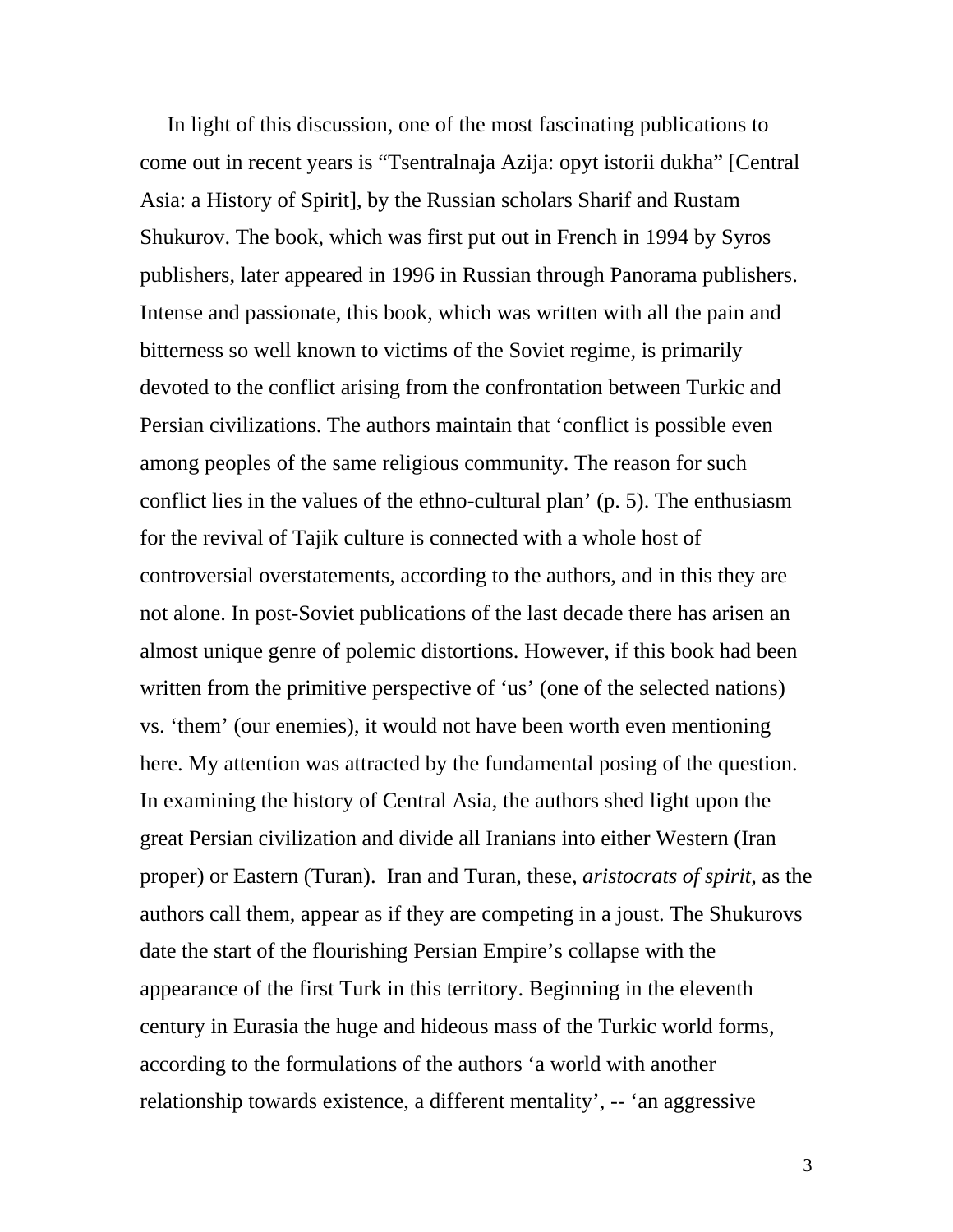barbarous world, which does not accept foreign values' (p. 25). 'The events of the thirteenth century, connected with the Mongol invasion are', according to the authors, 'a crucial stage in the fundamental change of the ethnic balance, in the de-Iranization, nomadization, and Turkification of Central Asia' (p. 36-37). Considering the Mongols as only a 'battering ram' and 'conveyance' allowing the Turks to occupy Central Asia, the authors draw a frightening picture of a truly natural calamity. 'The vast expanses, which were formerly cultivated and densely populated, in the course of several years turned into a lifeless wasteland. The Mongols either annihilated or lead into slavery entire populations of practically all the major cities … masses of nomads streamed into the unpopulated regions…' (p. 37), and further: 'With the beginning of Turkic mass migrations the sole weapon of the autochthonous Iranian population, the last remaining means of its survival was its culture… The Tajik opposed the force of the sword with his *kalam* (reed pen), and battle formation with his refinement and structurization of thought' (p. 38). The authors of the book advance the concept of 'basic Tajik spiritual imperialism', seeing in it the foundation of the 'supremacy of Tajik civilization' (p. 39). For the concepts 'Proto-Indo-Europeans' and 'nomads' they substitute historically different concepts – 'Tajiks' and 'Turks', and thus easily arrive at the conclusion that contemporary Tajiks purportedly show themselves to be the 'perpetuation of Indo-European culture, a small island enduring over the course of a thousand years in a dynamic ethno-political sea of Turks' (p. 40). The Shukurovs go on to state that, 'any event of contemporary life … proves to be a logical continuation of some paradigm of ethno-cultural behavior, set by nature herself' (p. 40). These two facets of world construct – the spiritualintellectual and the politicized, which can be read, according to their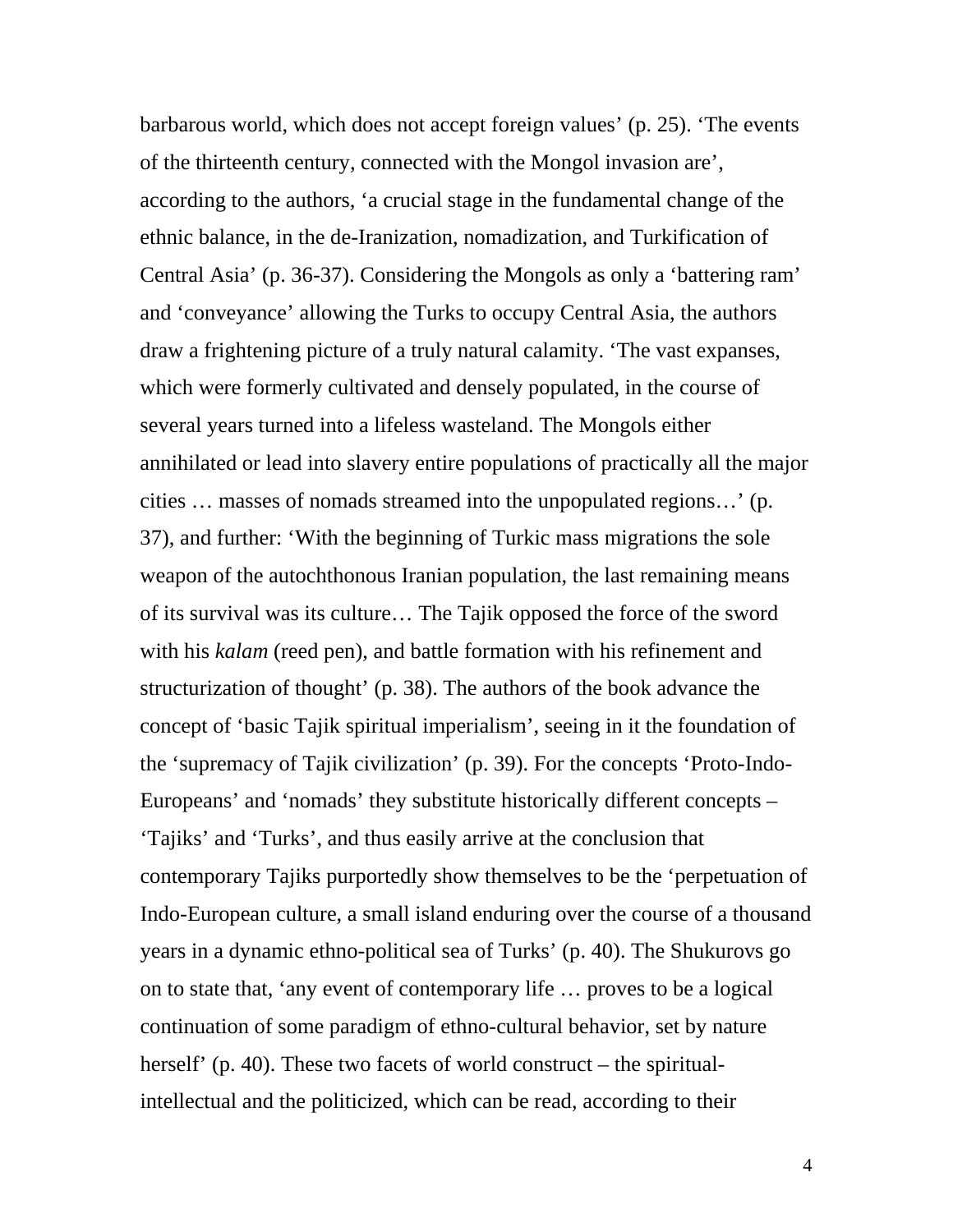sources, as civilized and barbaric, in other words, Indo-European (read Tajik) and Turkic, seem to exist in the region even today. In any event, the nomads of Central Asia of the last millennium have been depicted beyond the bounds of the civilized (and according to the authors, exclusively Indo-European) ecumene.

 The fundamental research of Nurbulat Masanov, which came to light at virtually the same time as Sharif and Rustam Shukurovs' book, helps to return to a historically objective understanding of this continuum of steppe nomadism, as well as the co-existence of the two Central Asian civilizations, settled and nomadic.

 Scholars in Kazakhstan have taken the priority of philosophical interpretation in the history and theory of nomadism. A starting point and basis for creating the contemporary concept is the book "Kochevniki: Estetika: Poznanie mira traditsionnym kazakhskim iskusstvom" [Nomads: Aesthetics: Understanding the World through Traditional Kazakh Art] – the result of devoted research by Murat Auezov, Mirlan Karataev, and other Kazakh philosophers and cultural historians of the 1960's. The first edition of the book was confiscated and destroyed; the second edition only came out in 1993. Despite the censorship obstacles and "ideological smokescreens" of Soviet times, the contemporary Kazakh level of cultural self-consciousness, together with the reawakening of their ethnic self-consciousness, ultimately allows a discussion on the ideological model of nomadic civilization and fundamental conceptual categories of nomadism. The explosion of publications by Kazakh philosophers, historians, ethnographers, and musicologists in the last decade is evidence of the qualitatively new stage in the study of the ideological nature of nomads. It is becoming clearer that in each of the basic universal concepts of humanity, such as nature and culture,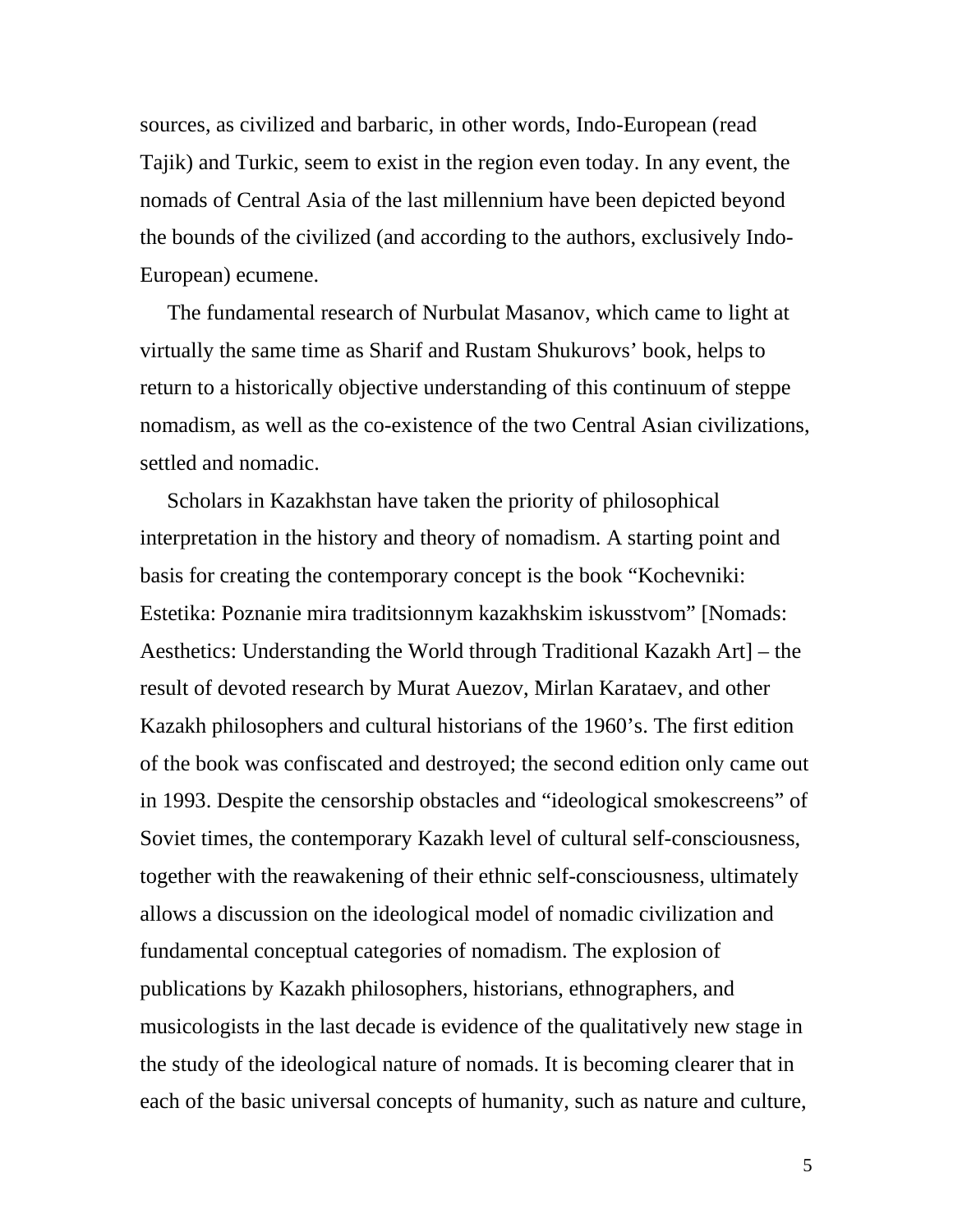space and time, mythology and history, way of life and existence, nomads produce their own unique contributions. Nevertheless, it must be stated that the nomad's picture of the world is still not admitted by the usual understanding, formed on Eurocentric concepts of civilization. This shortcoming can be explained not only historically, but also, so to speak, ontologically.

 Please understand me correctly; I am interested not in the political aspects of the problem, but in the ideological, cultural, and aesthetic. If, for example, we follow the renowned French authors Gille Deleuze and Felix Guattari, by defining nomad civilization as a 'war machine'<sup>[2](#page-16-1)</sup>, then we see one picture. If, however, we follow the Kazakh paradigm of the philosophical relationship towards life, then that same civilization will be perceived and interpreted in a completely different fashion. But this situation leads us to the second of the key concepts expressed in the title of this paper, that of the "art of interpretation".

2.

 By deliberately simplifying to the most extreme, it is possible to reduce the scientific analysis of the Eurocentric paradigm to an investigation of the final cultural product, a petrified artifact with the stress on its reproducibility and circulation. Such a product should be prepared for foreign consumption, that is, it should occupy a place in some virtual culture marketplace. Standards for consumption have already been historically set, for Europe this means, relatively speaking, the great masterpieces of ancient Greek civilization, whereas for Central Asia, luxury items transported along the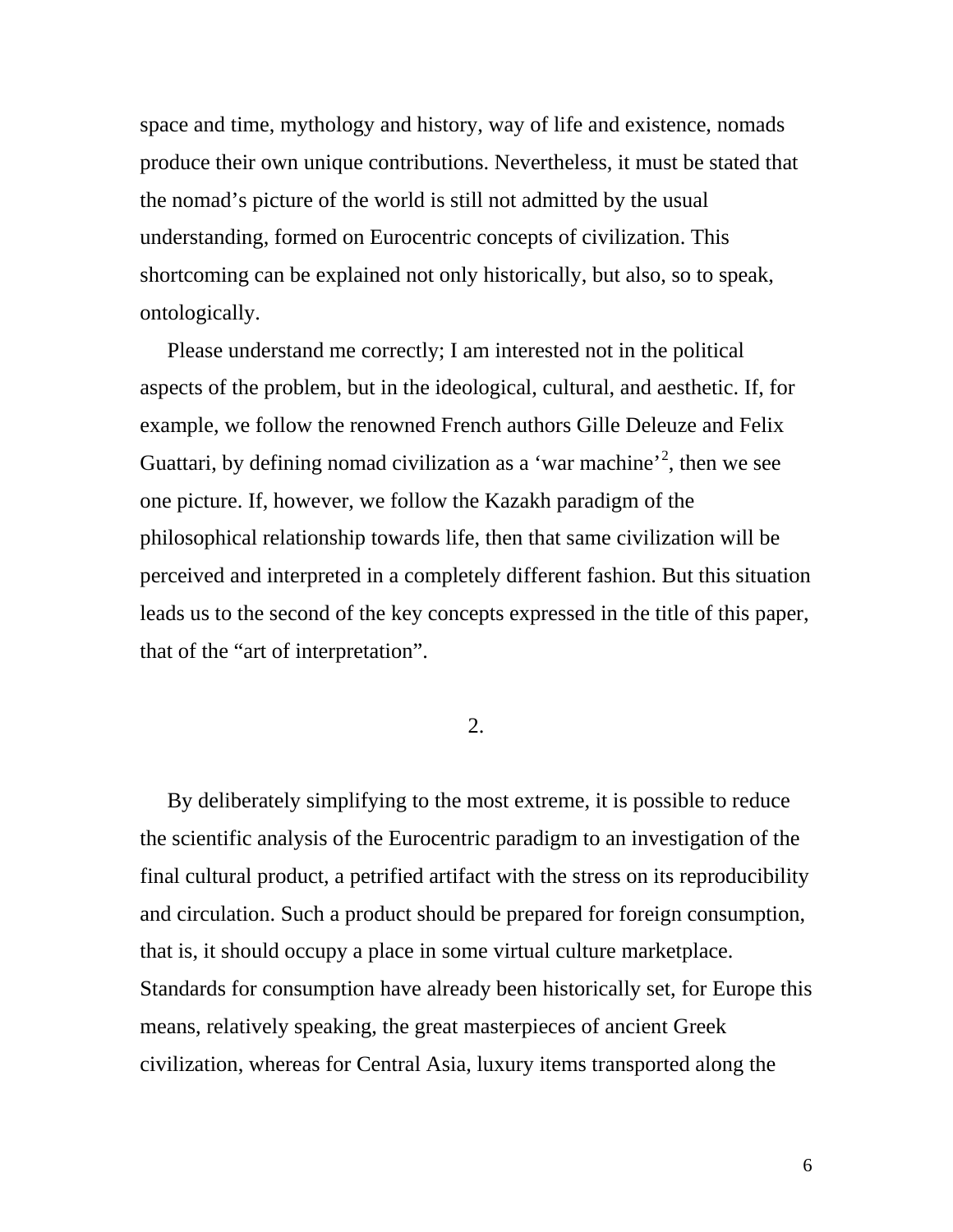Great Silk Road. Everything, which does not correspond to these standards, is either spurned, or stagnates in the shadow and stillness of museums.

 It stands to reason that nomads have their artistic masterpieces, which are found in accordance with the cultural standards of the European concepts of art, but not limited by them. Nomad art possesses one other coordinate, which in general terms I shall call procedure. We deal here not so much (and in many instances not at all) with the end product as with the process of creation, in which **all** its components are engaged. But what does this mean?

 Let me explain by giving as an example a game. Most are familiar with the boisterous Russian slapping game, a version of which is known in English as *pattycake*. In the course of this game two players periodically come into contact with the palms of either one or both of their hands, alternating these slaps with improvisational contact on various parts of the body. Now imagine this same game being carried out, where one player periodically brings forward one or both of his hand to slap his opponent's, but there is no opponent, his slaps being directed as if in plain air. A comic, if not tragi-comic impression arises. The game vanishes not only as a happenstance act of creativity, but it also ceases to exist as a 'work' and as a kind of 'image'.

 What I mean in speaking about the process of co-creation inherent in nomads is that, not only is the work itself treated as a process (this aspect was quite well revealed by Boris V. Asaf'yev in his book "Muzykal'naja forma kak protsess" [Musical Form as Process]), but the perception of the work is treated as an act of cultural co-creativity.

 It stands to reason that a certain part of oral culture, on which nomad art is to a considerable degree based, is interpreted by all as artwork. However, in order to comprehend the entire depth of its civilization this one type of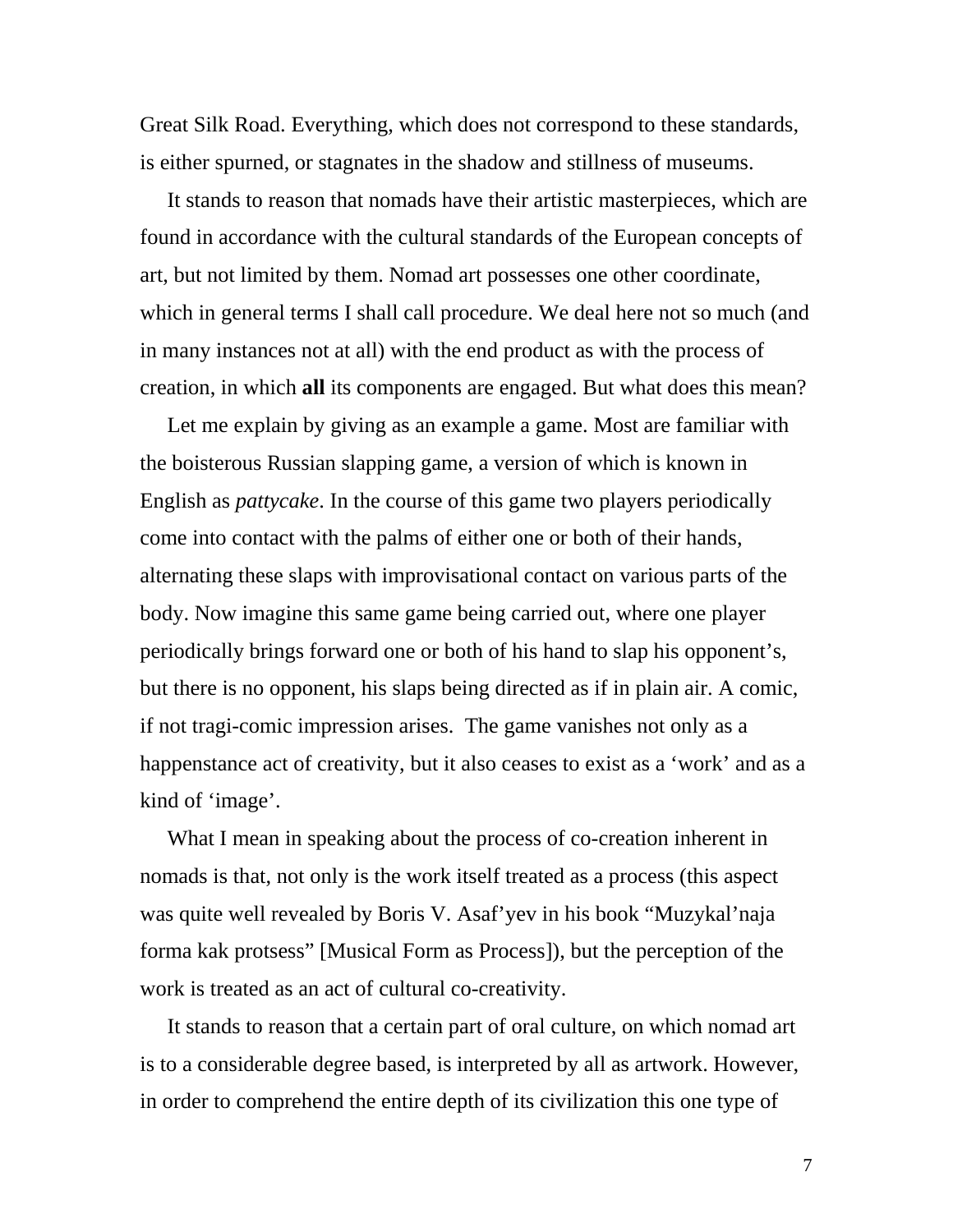interpretation is insufficient. The active perception of the dialogic type (in the Bakhtinian sense) is also insufficient. Since it is not deciphered by you personally, the epistle of the nomad in all its depth and fascination disappears, just as any exotic characters which have yet to be deciphered by us disappear with regard to whatever information they might contain. Beyond the borders of their own culture the nomad's work of art is practically unusable as a product. In any event, some general approach must be found in order to understand it.

 The significance of Asiya I. Mukhambetova's works lies, in particular, in the fact that she has revealed in the syncretism of the Kazakh instrumental melody, or *kuy*, its verbal component. Realizing the significance of the legend for understanding the composition of the *kuy* was the first step in grasping the unique character of the nomad's perception. The fondest desire of Kazakh ethnomusicology, which has taken up the idea of verbal-musical syncretism in the *kuy*, could ultimately become the reconstruction of each legend of every single *kuy*. However, this desire turns out to be, as can be readily ascertained, the same one for the contemporary final product. It is therefore necessary to proceed further and take the following decisive step toward grasping the essence of nomad culture, which occupies a pivotal spot in the civilization of nomads.

 To make the proposed approach clearer let us turn to some other of its phenomena. The cornerstone of historical knowledge of nomads, their genealogies, strike one by their variety and diversity. If one takes the position of scientific Puritanism, then the fact that genealogies are constantly transforming, even within the bounds of closed societies, can provoke only bewilderment. How curious, too, that included in these genealogies are facts from historical sources of the modern era, or entire peoples, earlier unknown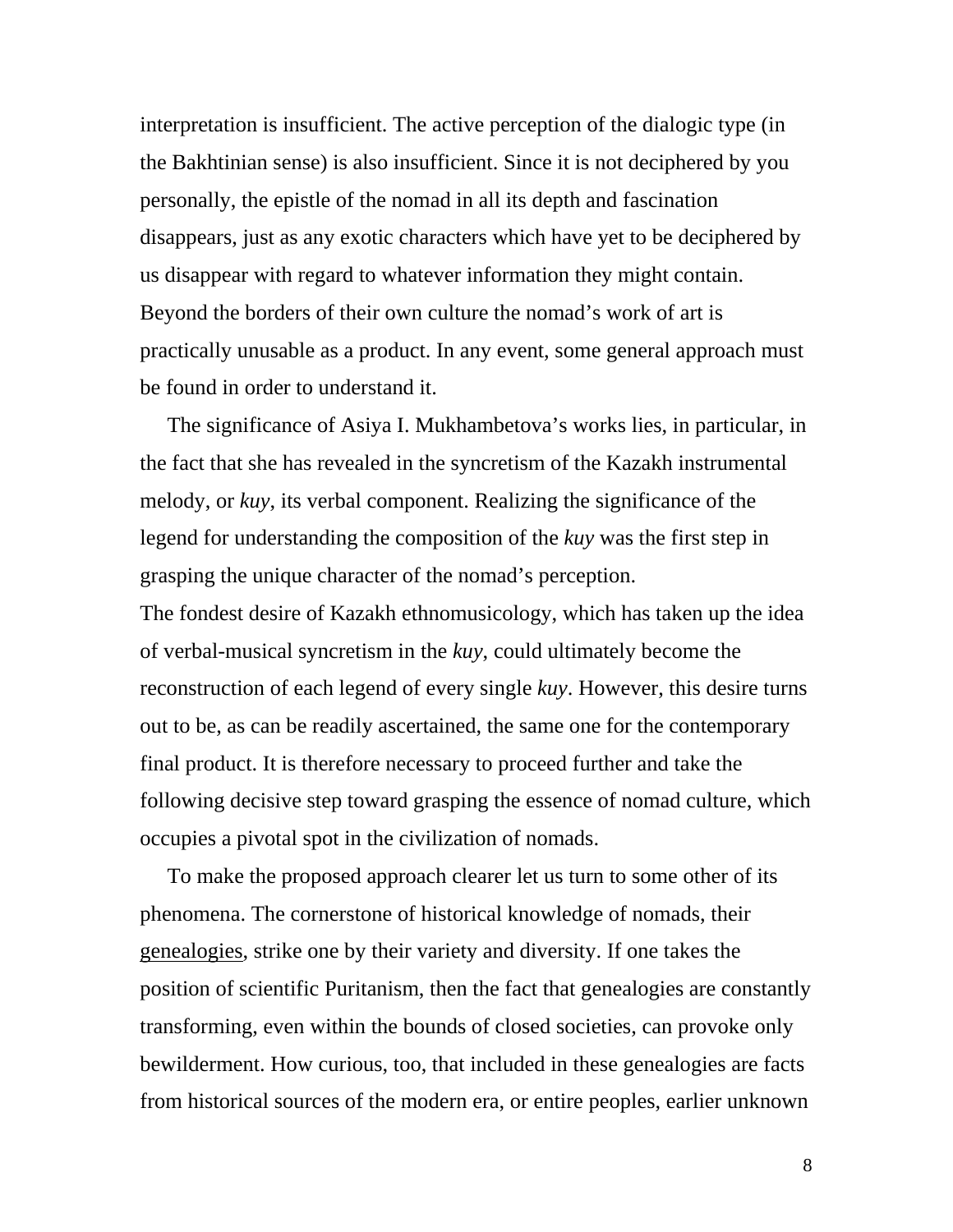to the informant. But for nomads as a "nation of genealogies" this is not nonsense, but a great implication. Romantics from the European school of history always dream of finding a single true, most complete, and logically sequential genealogy, which, in the capacity of a final product, would be digestible from the position of its European paradigm. But even here nomads bring to it several disappointments. The same can be said about all other genres of nomadic arts, including epic and lyric genres. The text is never equal to itself, and it would be methodologically incorrect to look for a uniquely true sense of it.

 Let us now make a sharp transition into the sphere of fine arts, in particular, into the realm of traditional ornamental design. The "loss" of a complete "register" or "lexicon" of ornamental design is undoubtedly understood by the world scientific community. Very likely the majority of contemporary ethnographers believe in the "golden age" of a full and exhaustive language of symbols. The greatest confusion is caused by the abundance of various interpretations for the same ornamental element, or different manifestations arising from a single folk pattern term. But a more intent and, if you will, systematic study of ornamental design reveals, in my view, one of the cardinal distinctions of nomad thinking -- its suppleness and polysemanticism in its interpretative abilities. In this way, a triangularshaped figure can be read in various contexts as "fish", "the tip of an arrow", or "bird's beak". Meanwhile, such ostensibly heterogeneous readings represent, in the final analysis, a complete picture of three mythological worlds: the Lower (fish), the Middle (arrowhead), and the Upper (bird's beak). The rhombus, as a combination of two triangles (one with tip pointing up, representing the male aspect, the other with the tip pointing down, representing the female aspect) represents unity and union. The endless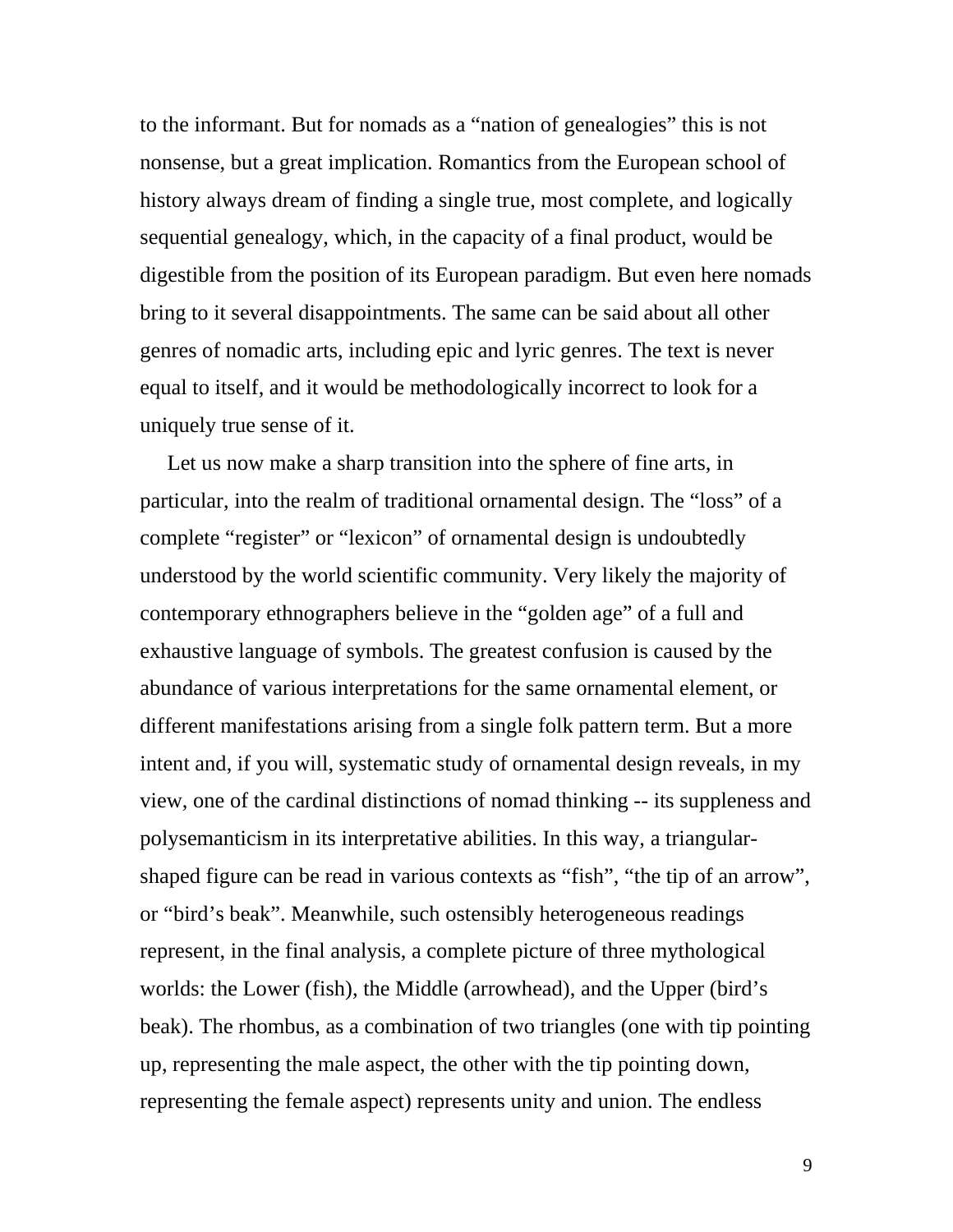variety of "double ram's horns", very likely one of the sole ornamental elements, which can be determined with confidence, develops into the "Tree of the World" (when strung together on a vertical axis), and forms "solar rosettes" (when combined in cruciform fashion).

 In short, attempts to determine meaning in a strict sense, so to say as a unity of opinion, is radically alien to nomadic ideology. For example, in the variety of genealogies we observe their traditional strength, inasmuch as they are processes of discussion, that their interpretations are more important than the "final product" formed as a unified text. The genealogy reflects the formation of historical knowledge as a process, and its interpretation includes the individual in an endless stream of history, the goal of which is the quest for meaning. And this goal is achieved by oral history, perhaps with greater success, at least for the consciousness of the society, than written history, which is constantly written and rewritten in a variety of languages and with various ideological goals in mind. Maintaining everything that has been said, we step as if into another world, a world not of finished products, but of perceptions and interpretations. The forcible extraction of an object of nomadic culture from the context of its interpretation deprives it at least by half of its meaning or alters it altogether.

 I shall never forget, when in a conversation I has with an internationally renowned musicologist, to my question of why the Kazakh *kuy* has never achieved the popularity in the world as say, the Indian *raga*, he answered that the reason for this lay in the monotony and singularity of form of Kazakh instrumental music. "Nothing is going on in it", he explained. He couldn't have said anything more unexpected for me. But I am grateful to him, since his answer allowed me to understand the position of the listener, oriented to the end product, instead of invited to the process of its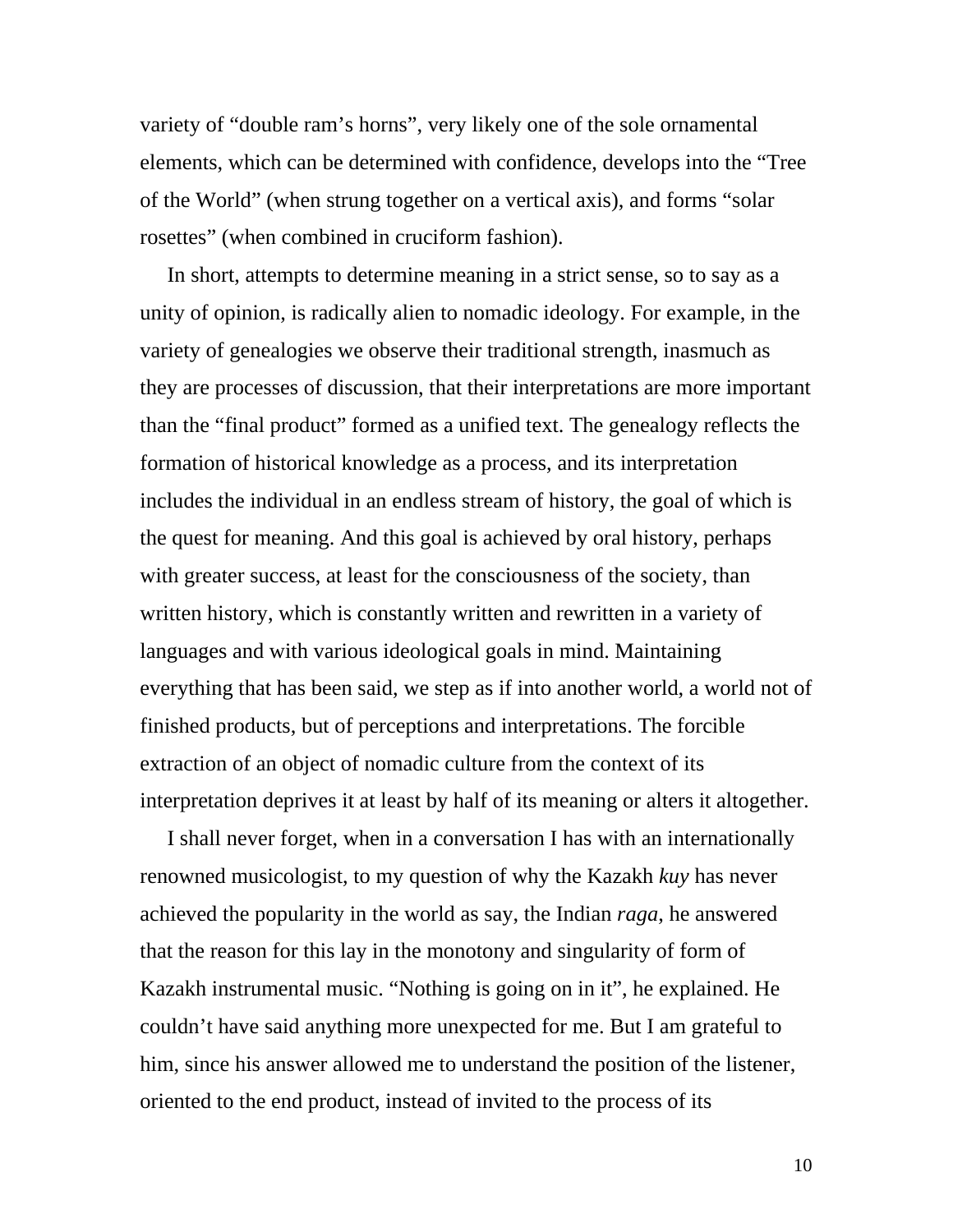manufacture, development, and arrangement. I thought to myself, wouldn't this be the same as someone coming to a restaurant for a meat dish, only to be taken first to the pasture in order to raise the future, if you will, "meal". Even a highly trained consumer needs at least a recipe, an precisely described process and technique for preparing the dish. In the case of great insistency he may even obtain the recipe, but he will still end up disappointed, since the final product will nonetheless be inedible for him.

 I think, however, that the problem does not lie solely in the virtual culture marketplace. The marketplace is something that will come with time and be directly linked to the costly machine of mass propaganda. (This theme deserves separate attention). The problem, I believe, lies in the fact that the historically formed paradigm of scientific cognition denies any possibility of active co-creativity on the part of the perceiver<sup>[3](#page-16-2)</sup>, and that is why the nomadic world as a civilized phenomenon is not ready for recognition. And interpretation, being a part of the very objective of nomad art, is its flesh, air, and water, that is, not only its context, but its very life-blood.

 For nomad arts the categories of text - context are insufficient, what are needed are the categories of text - interpretation. Meaning is saturated with interpretation and lives because of it. Art without interpretation is just background noise. It is interpretation that makes, for example, musical form polysemantic, and such polysemanticism is an indication of the life of the form. If you don't want to insert the meaning, then just don't listen to it. The meaning comes to life, it materializes again and again in the processes of interpretation. Interpretation constitutes a personal channel to that host of eternal questions and constants of life, which slumber in ordinary time, but need art in order to awaken.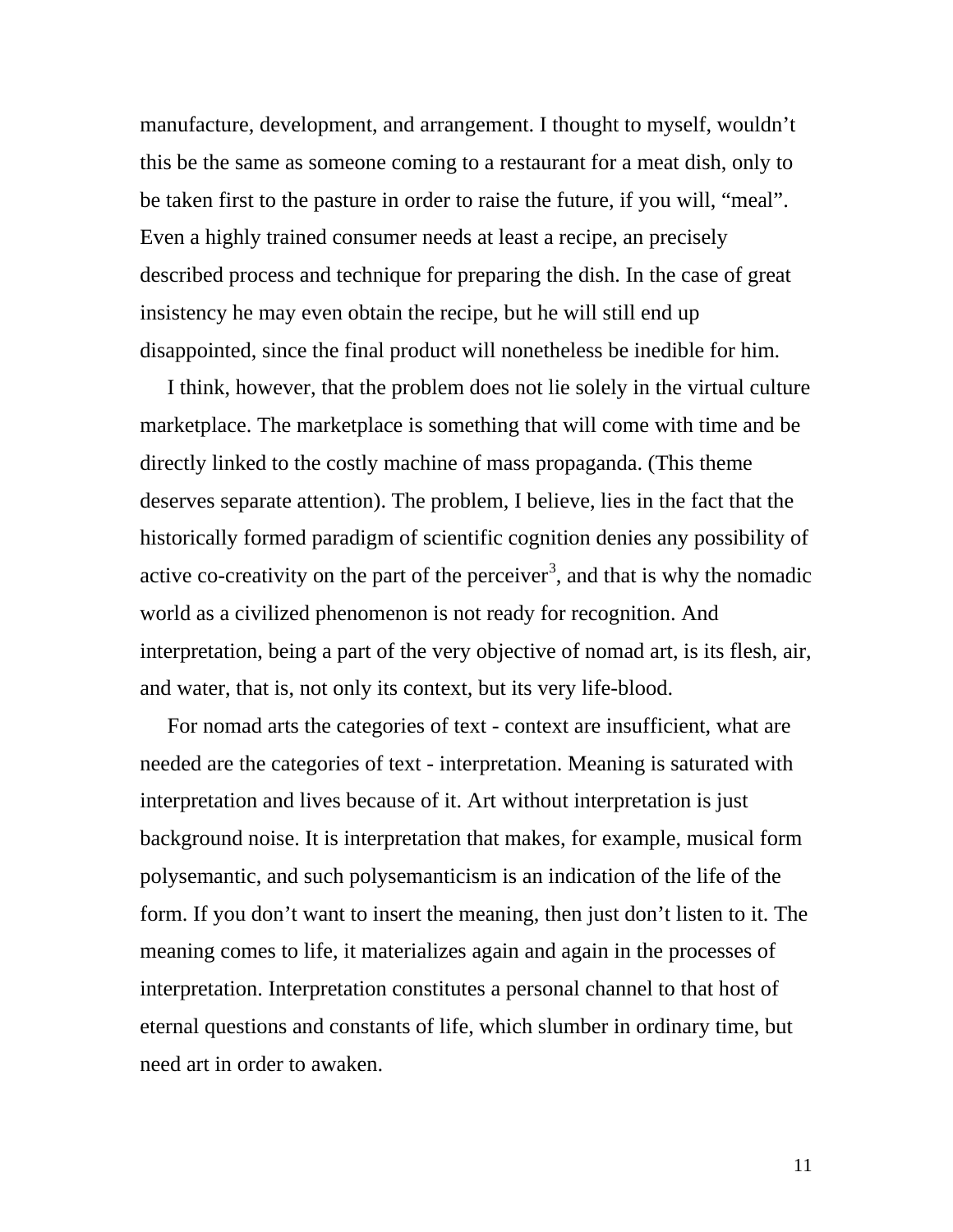The conscious activity of interpretation and freedom within the framework of the laws of traditional art presupposes, for both the creator and the perceiver, equivalent baggage of knowledge and experiences and requires command of a single co-creationary code. Perhaps more important to an even greater degree is the fundamental tenet that interpretation reveals layers of meanings and values unknown to the creator, and creates associations and connections with the most unexpected occurrences in history, myth, and everyday and spiritual life. Thanks to the activity of interpretation, art is saturated with real-life meanings. From this point of view interpretation is completely legitimate within the fabric of tradition.

 The mechanism of interpretation makes explainable, in my regard, certain events within contemporary pop-culture of nomadic peoples. I mean such instances when those forms of musical activity, which may be completely inauthentic, and at first glance far from the traditional art form, or even hostile to it, are included as ethnic markers within the consciousness of its enthusiasts. In this situation the unifying factor is language; all that, for example, sounds Kazakh, will be Kazakh.

 Of course, after all is said and done , there stands not only the specific nature of nomad culture as such, but also the specific methodology. The essence of this methodology can be reduced to one simple claim, namely that, before undertaking any reconstruction or formulating any inherent rules concerning traditional culture, one should strive to fix in succession those interpretations, which circulate in the sphere of tradition. This method, it seems to me, can de derived from the synchronic linguistic postulate of Ferdinand de Saussure. It was this method which was successfully applied by Petr Bogatyrev in his study of the magical rites and beliefs of Ruthenians living in Subcarpathian  $Rus<sup>4</sup>$  $Rus<sup>4</sup>$  $Rus<sup>4</sup>$ . This fixing of interpretations should take its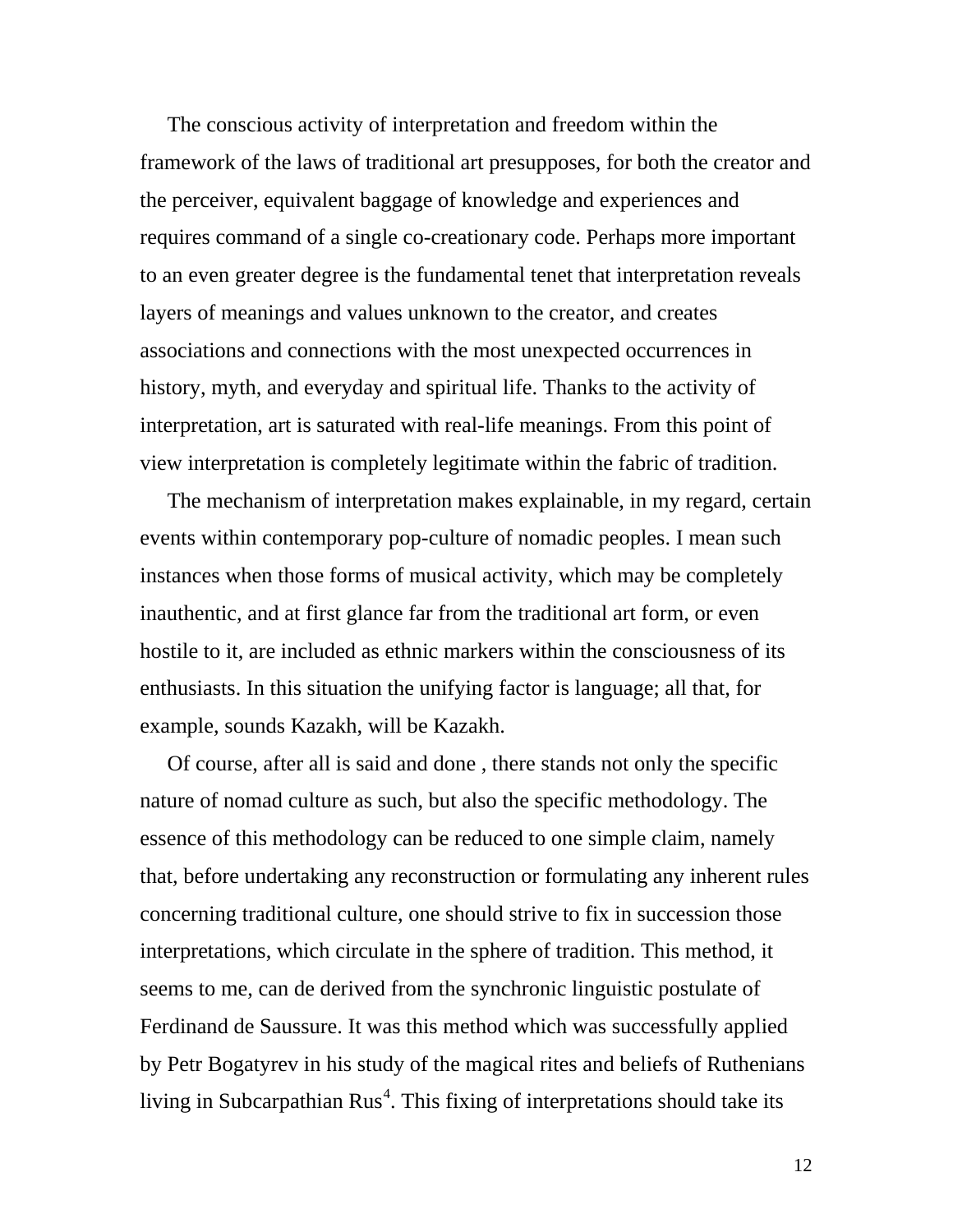rightful place in both the study and representation of art among nomadic peoples.

3.

 To conclude, allow me to elucidate all of this gradually through the following.

 Generally speaking, interpretation accompanies every phenomenon of culture and every work of art as a sort of "companion", or "shadow". One can say that art lives only so long as its interpretations, be they performanceoriented or verbal, exist.

 It is appropriate here to distinguish two basic types of interpretations: one from **outside** the culture, i.e. interpretations in the genres of art history, musicology, literary criticism, and such, where the creative work and the interpretation are in principle divided; and the second type from **within** the culture, i.e. interpretations included in the very existence of art, where creation, performance, and interpretation are in principle not divisible, where interpretation is a part of the very "fabric" of the culture.

The first type of interpretation<sup>[5](#page-16-4)</sup> is widely known; it has given rise to the entire science of *hermeneutics*. The second type, however, is little known, and rarely attracts the attention of historians or cultural theoreticians. Meanwhile its significance seems to me to be paramount. In this same regard I also think it's possible to distinguish between two basic types of cultures, where I have combined into one of them those cultures, for which selfinterpretation plays not a marginal, but a fundamental role.

 According to my observations, nomadic cultures are what should be attributed to that type, for which the art of interpretation is a determining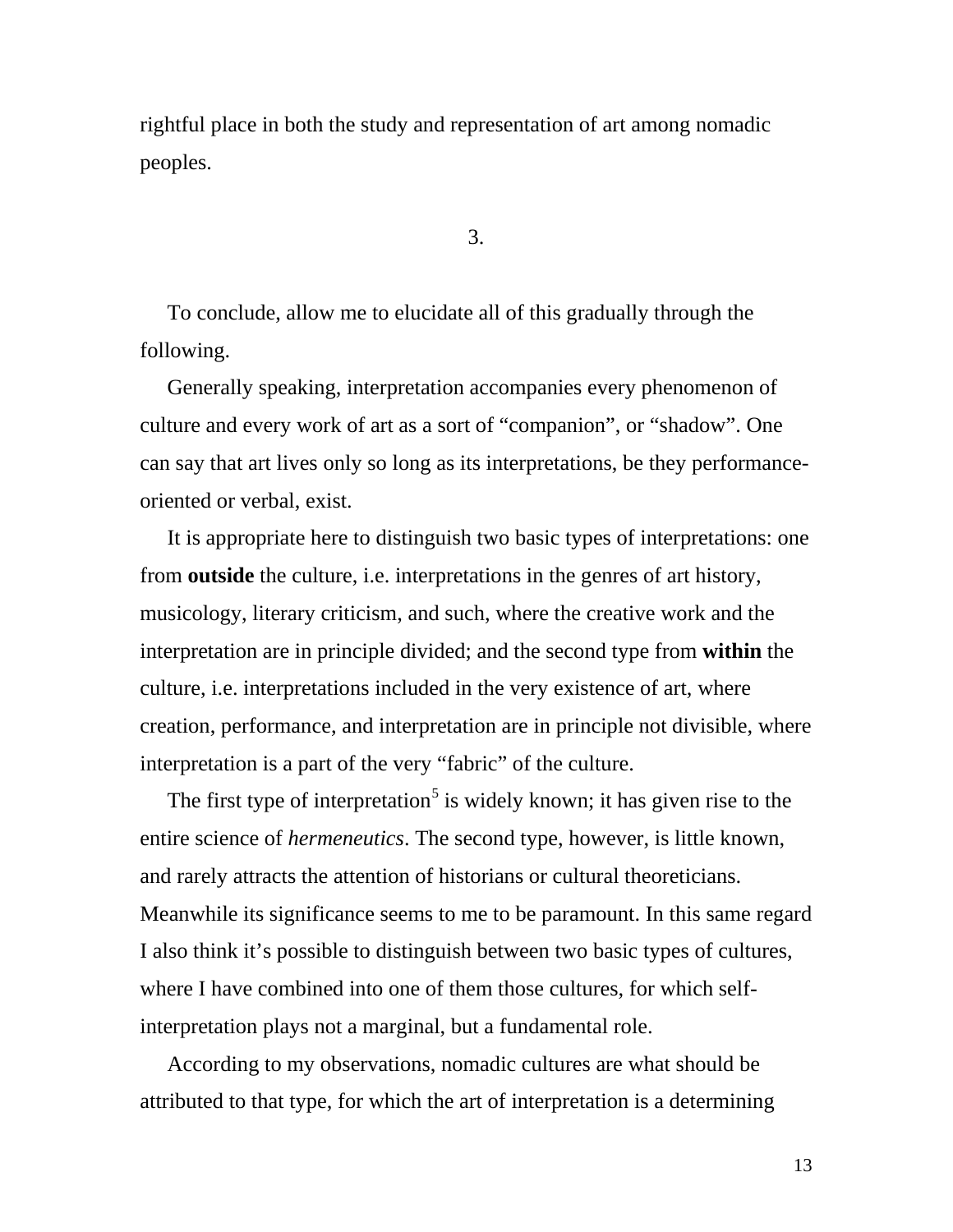factor. I mean such a culture or civilization which is characterized by the interweaving of interpretation into the very life of the culture without the necessary intervention of any art critics.

 When the scholar Boris V. Asaf'yev formulated the three-way correlation "composer-performer-listener" for the field of European music, he showed that for oral traditions these three functions can coincide. Today, when taking under consideration art of the nomadic world, I propose adding a fourth category, a fourth function: "interpreter". For this category two conditions are essential: (1) the culture lives in interpretations, and (2) these interpretations are in principle not tautological.

 Today it would not be out of order to propose, if only in working format, a classification of the types of interpretations. I believe that there are five basic types, which I have formulated in connection to the field of music.

- 1. **Situational interpretation**. The musical work can be introduced or inserted into an act of exchange (musing) by analogy with, and upon completion of the performance; it can be a retort, commentary, or argument in a specific situation.
- 2. **Philosophical interpretation**. The same *kuy* (melody), or the same *terme* (poetry in music form) can become a retort or argument in the course of a conversation on the topic of life and death, good and evil, youth and old age, etc. As a result this work begins to luminesce through its many facets, and begins to manifest its new cognitive possibilities.
- 3. *Contestional* **interpretation**. The same work sounds, in the context of a competition (such as the Kazakh *ajtys*, *tartys*), like an act moving towards a victory. The comparative characteristics of the work here come to the forefront.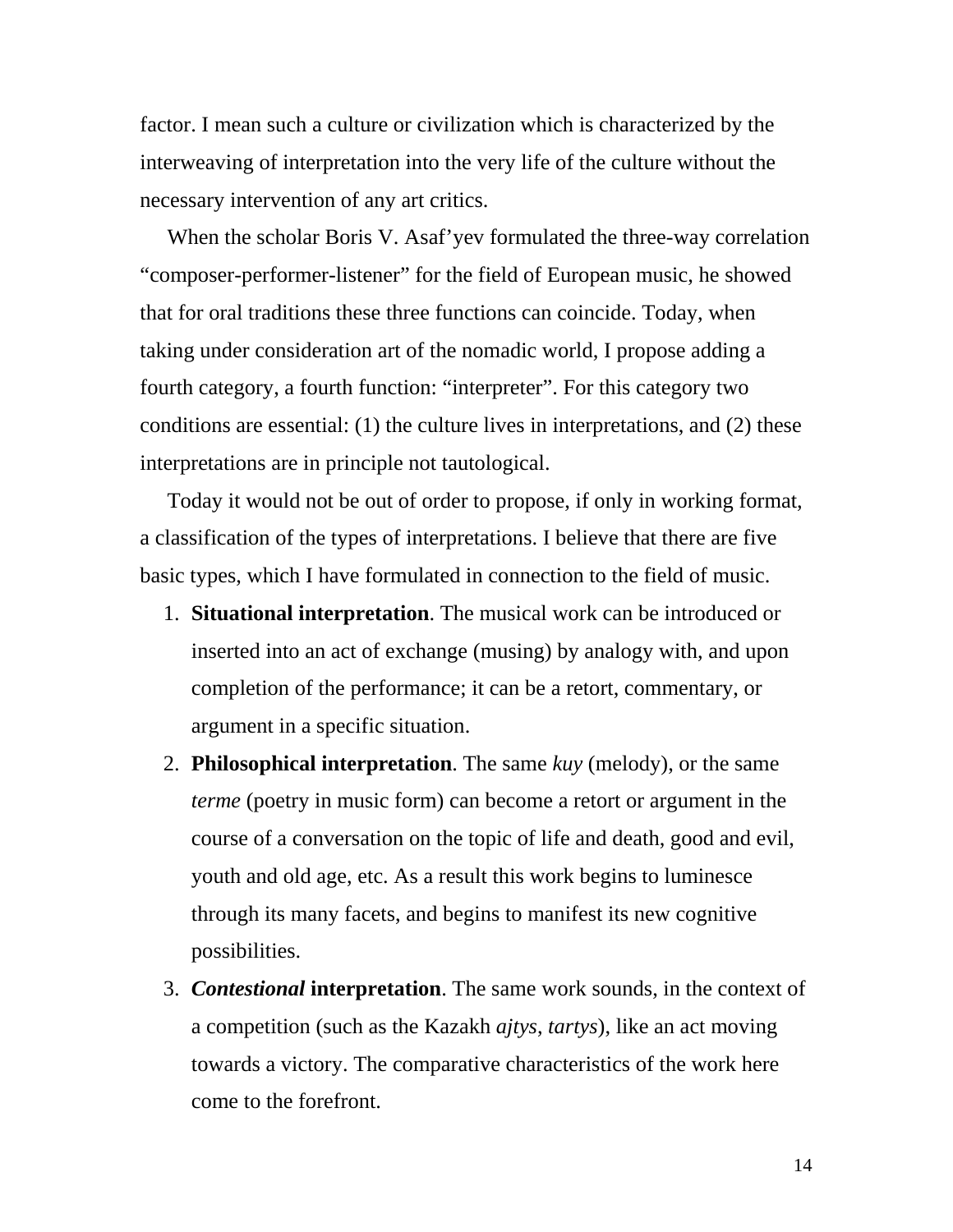- 4. **Historical interpretation**. In the course of discussing genealogies the work sounds like a retort or argument.
- 5. **Aesthetic interpretation**. In the course of creating beauty and harmony out of chaos, or delighting in beauty and harmony, the music sounds like an argument or "manifestation".

 It is not out of the question that tradition knows of other types of interpretation. But in any event a work does not exist outside of active interpretation, and this general aesthetic category acquires an absolutely particular meaning within the realm of nomadic civilization. If **you** personally are not included in the process of performance as co-creation, then you are not hearing a product of this process. Nomad art is not simply the address, it is itself the letter, which is impossible to hear unless the envelope is opened by you in the course of **your** existence. You have to realize that this letter is addressed to you personally, and that without it you are an orphan in the world. The music of the nomadic world reveals in you the philosopher, and it is in this sense that it is a philosophical art.

 No one need dress up like a nomad, nor rather, sit on his horse, but to hear a story, to sense inside yourself the ingrained concept of steppe time and space, which, if you are an outsider, you may not perceive, but which lives inside you latently like a slumbering memory of all humankind. And if you find yourself drawn into one of the five enumerated types of interpretation, then you are now a part of the culture. You are now inside nomadic civilization; you are a participant in the continual dialog of cultures; you are a part of the never-ending flow of interpretations. You reveal in yourself a personality unknown to you, and having perceived this discovery, you accept nomadism. You accept it not as the notorious 'war machine', but as a unique philosophical-spiritual mode of existence.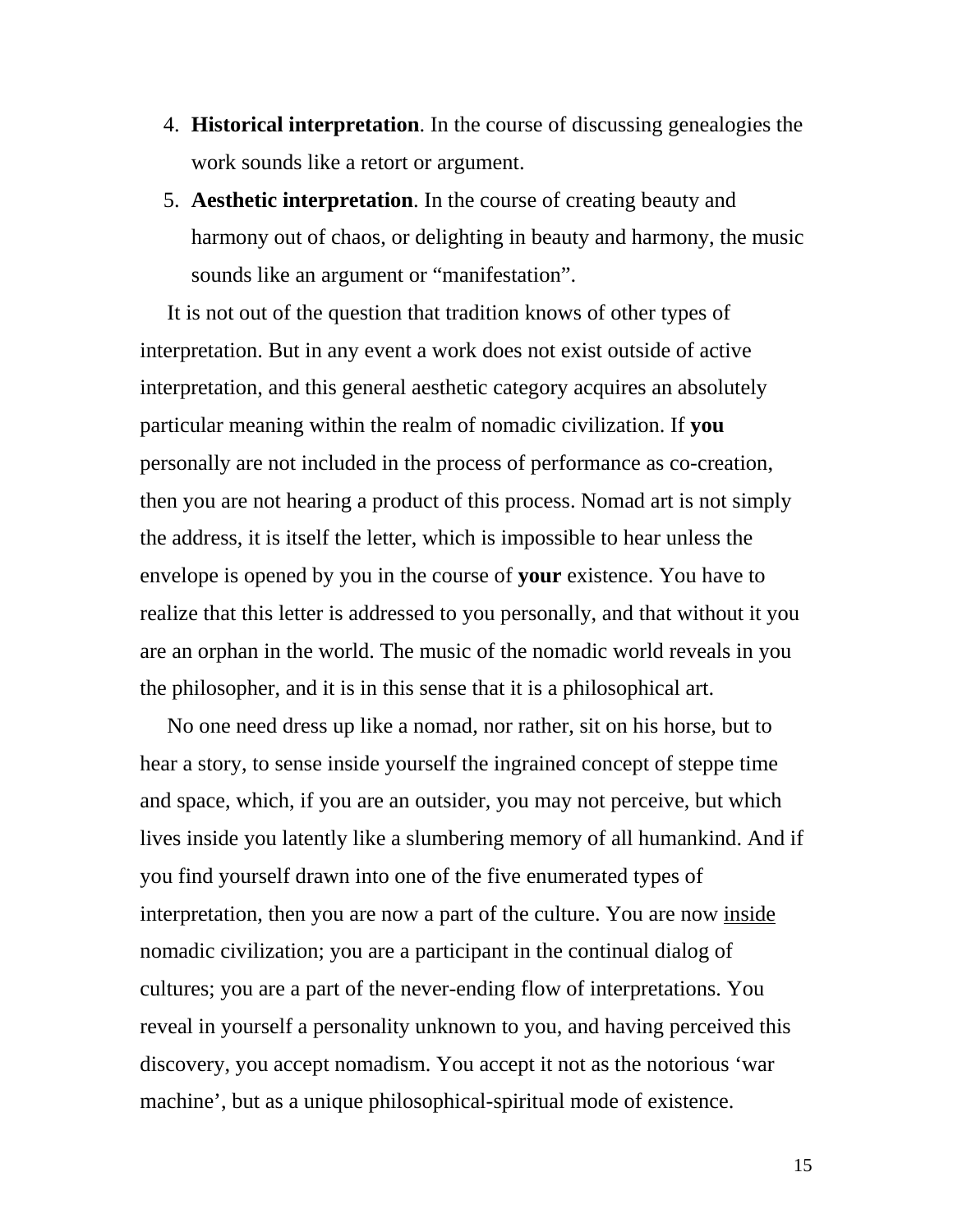I insist on a connection between these two concepts – civilization and interpretation, because without the acknowledgement that the nomadic world is one of the greatest civilizations known to man, the art of nomads will never be perceived as Art, on the same level as masterpieces of the world's classics. The unique feature of this civilization lies in the fact that it is not a civilization of the Book, it is not a civilization of the Temple, it is not a civilization of the Palace Orchestra, rather, it is a civilization of Interpretation. It is meant for the Word as component of all arts, for your comprehending word.

 And for nomads who are today reawakening to a new life the realization of their timeless right to interpretation lies ahead. At this time in the entire world, and for the entire world, it is necessary to develop and perfect a particular genre of translation, which I am calling in the course of my work "cultural translation". This is rather a type of re-creation in search of categories adequate for any culture.

 Thus, the unique character of nomadic civilization seems to me like a constantly realizable, constantly and multi-variously "textualized" interpretation. As I have attempted to show, this phenomenon is uncovered under the condition that the "listener", at the moment of hearing while taking part in the process of animating entire layers of history and culture, is capable of attaching himself to the procedure of interpretation, so as to find in himself that, which is common to all mankind, and which has been laid down in nomadic civilization.

 This is not an art-study or musicological interpretation in the general sense of the word, it is rather a case of spiritual self-realization, a case of that great spiritual working, which nomadic civilization constantly engenders in